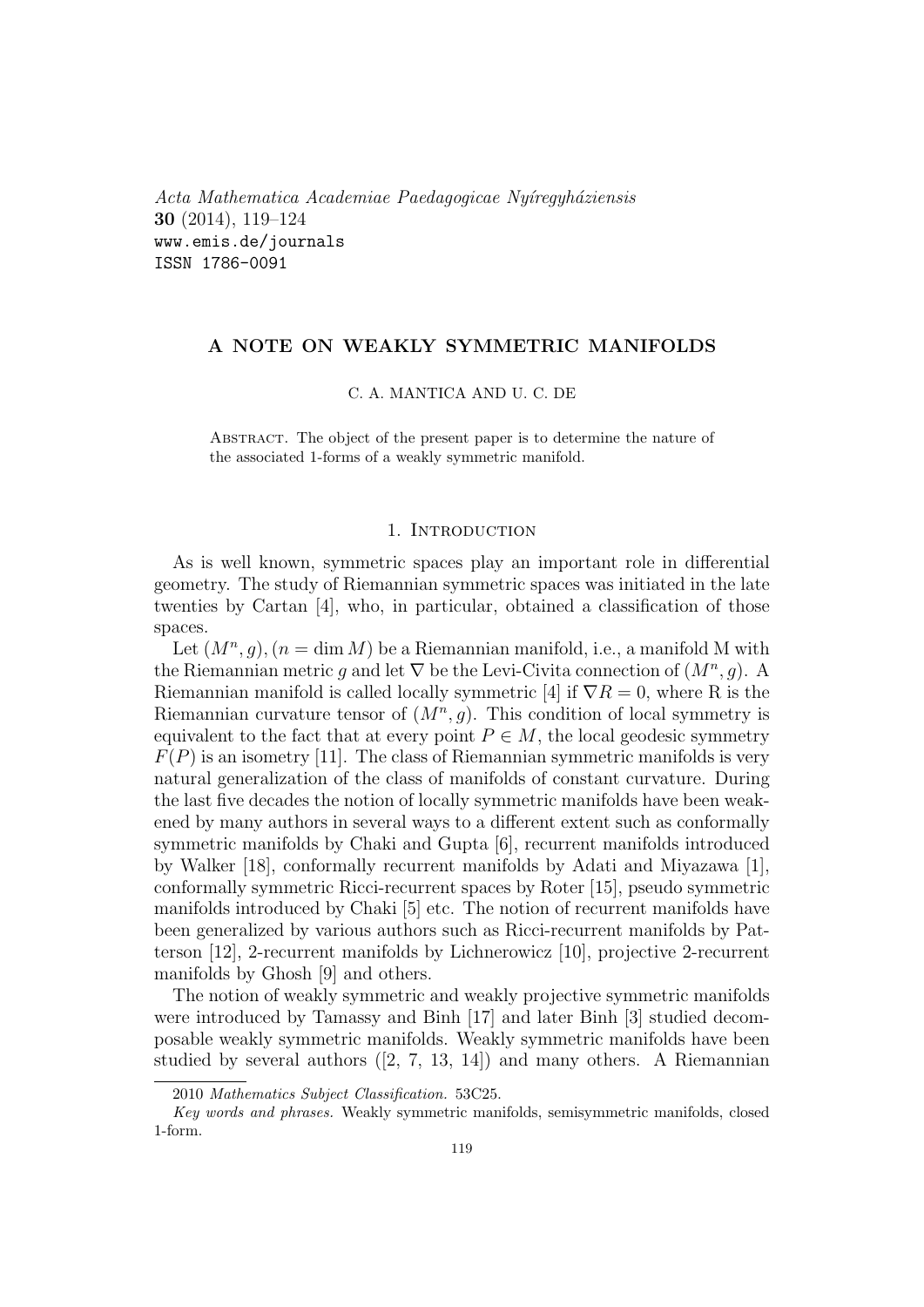manifold is said to be semisymmetric [16] if its curvature tensor satisfies the condition

$$
\nabla_l \nabla_m R_{ijk}^h - \nabla_m \nabla_l R_{ijk}^h = 0,
$$

where  $\nabla$  denotes the Levi-Civita connection on  $(M^n, g)$ .

A non-flat Riemannian manifold (*M<sup>n</sup> , g*) is called weakly symmetric if the curvature tensor is not identically zero and satisfies the condition

(1)  $\nabla_r R_{hijk} = A_r R_{hijk} + B_h R_{rijk} + C_i R_{hrjk} + D_j R_{hirk} + E_k R_{hirj},$ 

where  $A, B, C, D, E$  are 1-forms which are non-zero simultaneously. Such a manifold is denoted by  $(WS)_n$ . If  $A = B = C = D = E = 0$ , the manifold reduces to a symmetric manifold in the sense of Cartan. This justifies the name of weakly symmetric manifold. Prvanovic [13] proved that under certain condition the 1-forms are related as follows:

$$
B_h = C_h = D_h = E_h,
$$

for all *h*. That is, the weakly symmetric manifold is characterized by the condition

$$
\nabla_r R_{hijk} = A_r R_{hijk} + B_h R_{rijk} + B_i R_{hrjk} + B_j R_{hirk} + B_k R_{hijr}.
$$

The 1-forms *A* and *B* are called the associated 1-forms of a  $(W S)_n$ . The existence of a  $(WS)_n$  was proved by Prvanovic [14] and a concrete example was given by De and Bandyopadhyay [7]. The present paper is concerned with certain investigations on a  $(WS)_n$ . The paper is organized as follows.

After introduction we prove that the associated 1-form *A* of a  $(W S)_n$  is closed if and only if the 1-form *B* is closed. Further, we obtain a condition under which a  $(WS)_n$  result to be a semisymmetric manifold. Finally, a condition under which a  $(WS)_n$  reduces to a Pseudo-symmetric manifold in the sense of Deszcz [8] is obtained.

## 2. Nature of the associated 1-form of a weakly symmetric **MANIFOLD**

In this section we determine the nature of the associated 1-forms of a  $(WS)_n$ . Let

$$
\nabla_r R_{hijk} = A_r R_{hijk} + B_h R_{rijk} + B_i R_{hrjk} + B_j R_{hirk} + B_k R_{hijr}.
$$

Then

$$
(2) \nabla_s \nabla_r R_{hijk} - \nabla_r \nabla_s R_{hijk} = (\nabla_s A_r - \nabla_r A_s) R_{hijk} \n+ (\nabla_s B_h - B_s B_h) R_{rijk} + (\nabla_s B_i - B_s B_i) R_{hrjk} \n+ (\nabla_s B_j - B_s B_j) R_{hirk} + (\nabla_s B_k - B_s B_k) R_{hijr} \n- (\nabla_r B_h - B_r B_h) R_{sijk} - (\nabla_r B_i - B_r B_i) R_{hijk} \n- (\nabla_r B_j - B_r B_j) R_{hisk} - (\nabla_r B_k - B_r B_k) R_{hijs},
$$

or,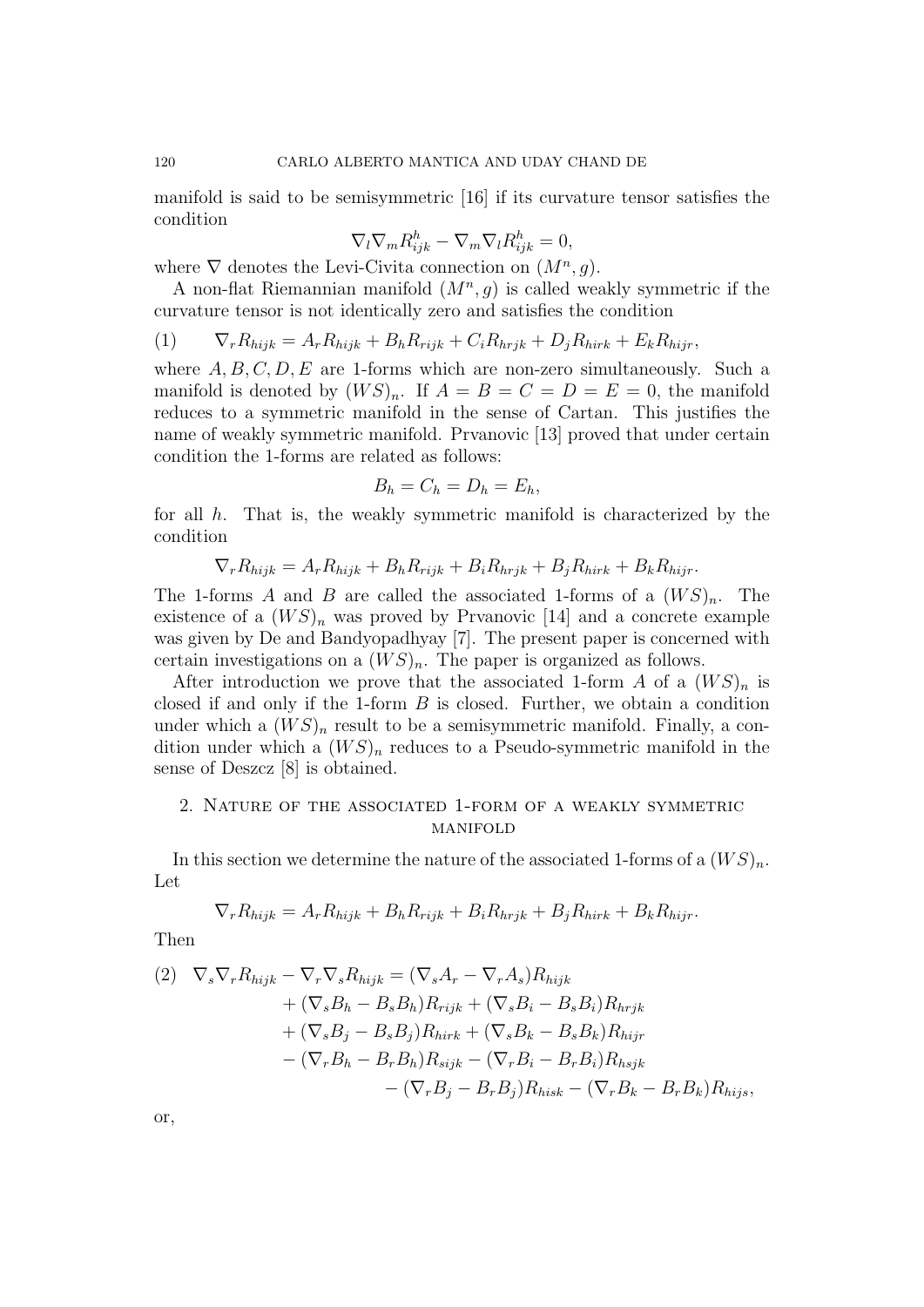$$
\nabla_s \nabla_r R_{hijk} - \nabla_r \nabla_s R_{hijk} = (\nabla_s A_r - \nabla_r A_s) R_{hijk} + B_{sh} R_{rijk} + B_{si} R_{hrjk} + B_{sj} R_{hirk} + B_{sk} R_{hijr} - B_{rh} R_{sijk} - B_{ri} R_{hsjk} - B_{rj} R_{hisk} - B_{rk} R_{hijs},
$$

where

$$
B_{sh} = \nabla_s B_h - B_s B_h.
$$

Permuting cyclically *h, j, r* and *i, k, s,* we get

(3) 
$$
(\nabla_{s}A_{r} - \nabla_{r}A_{s})R_{hijk} + (\nabla_{i}A_{h} - \nabla_{h}A_{i})R_{jkrs} + (\nabla_{k}A_{j} - \nabla_{j}A_{k})R_{rshi}
$$
  
\t $+ B_{sh}R_{rijk} + B_{si}R_{hryk} + B_{sj}R_{hirk} + B_{sk}R_{hijr}$   
\t $+ B_{ij}R_{hkrs} + B_{ik}R_{jhrs} + B_{ir}R_{jkhs} + B_{is}R_{jkrh}$   
\t $+ B_{kr}R_{jshi} + B_{ks}R_{rjhi} + B_{kh}R_{rsji} + B_{ki}R_{rshj}$   
\t $- B_{rh}R_{sijk} - B_{ri}R_{hsjk} - B_{rj}R_{hisk} - B_{rk}R_{hijs}$   
\t $- B_{hj}R_{ikrs} - B_{hk}R_{jirs} - B_{hr}R_{jkis} - B_{hs}R_{jkri}$   
\t $- B_{jr}R_{kshi} - B_{js}R_{rkhi} - B_{jh}R_{rski} - B_{ji}R_{rshk} = 0,$ 

because, in view of the Walker identity [18],

$$
\nabla_s \nabla_r R_{hijk} - \nabla_r \nabla_s R_{hijk} + \nabla_i \nabla_h R_{jkrs} - \nabla_h \nabla_i R_{jkrs} + \nabla_k \nabla_j R_{rshi} - \nabla_j \nabla_k R_{rshi} = 0.
$$

Now, let us suppose

$$
\nabla_s A_r = \nabla_r A_s.
$$

Then

(4) 
$$
B_{sh}R_{rijk} + B_{si}R_{hryk} + B_{sj}R_{hirk} + B_{sk}R_{hijr}
$$
  
+  $B_{ij}R_{hkrs} + B_{ik}R_{jhrs} + B_{ir}R_{jkhs} + B_{is}R_{jkrh}$   
+  $B_{kr}R_{jshi} + B_{ks}R_{rjhi} + B_{kh}R_{rsji} + B_{ki}R_{rshj}$   
-  $B_{rh}R_{sijk} - B_{ri}R_{hsjk} - B_{rj}R_{hisk} - B_{rk}R_{hijs}$   
-  $B_{hj}R_{ikrs} - B_{hk}R_{jirs} - B_{hr}R_{jkis} - B_{hs}R_{jkri}$   
-  $B_{jr}R_{kshi} - B_{js}R_{rkhi} - B_{jh}R_{rski} - B_{ji}R_{rshk} = 0.$ 

Let us suppose that  $\nabla_r B_s \neq \nabla_s B_r$ . Then there exists at least one  $B_{rs} - B_{sr}$ ,  $\sup_{i} B_{12} - B_{21}$ , such that  $B_{12} - B_{21} \neq 0$ . Putting  $h = j = r = 1$ ,  $i = k = s = 2$ in (4) we find

$$
6(B_{21}-B_{12})R_{1212}=0,
$$

that is,

$$
R_{1212}=0
$$

Now, putting  $h = r = 1$ ,  $i = k = s = 2$  in (4), we have

$$
4(B_{21} - B_{12})R_{12j2} = 0
$$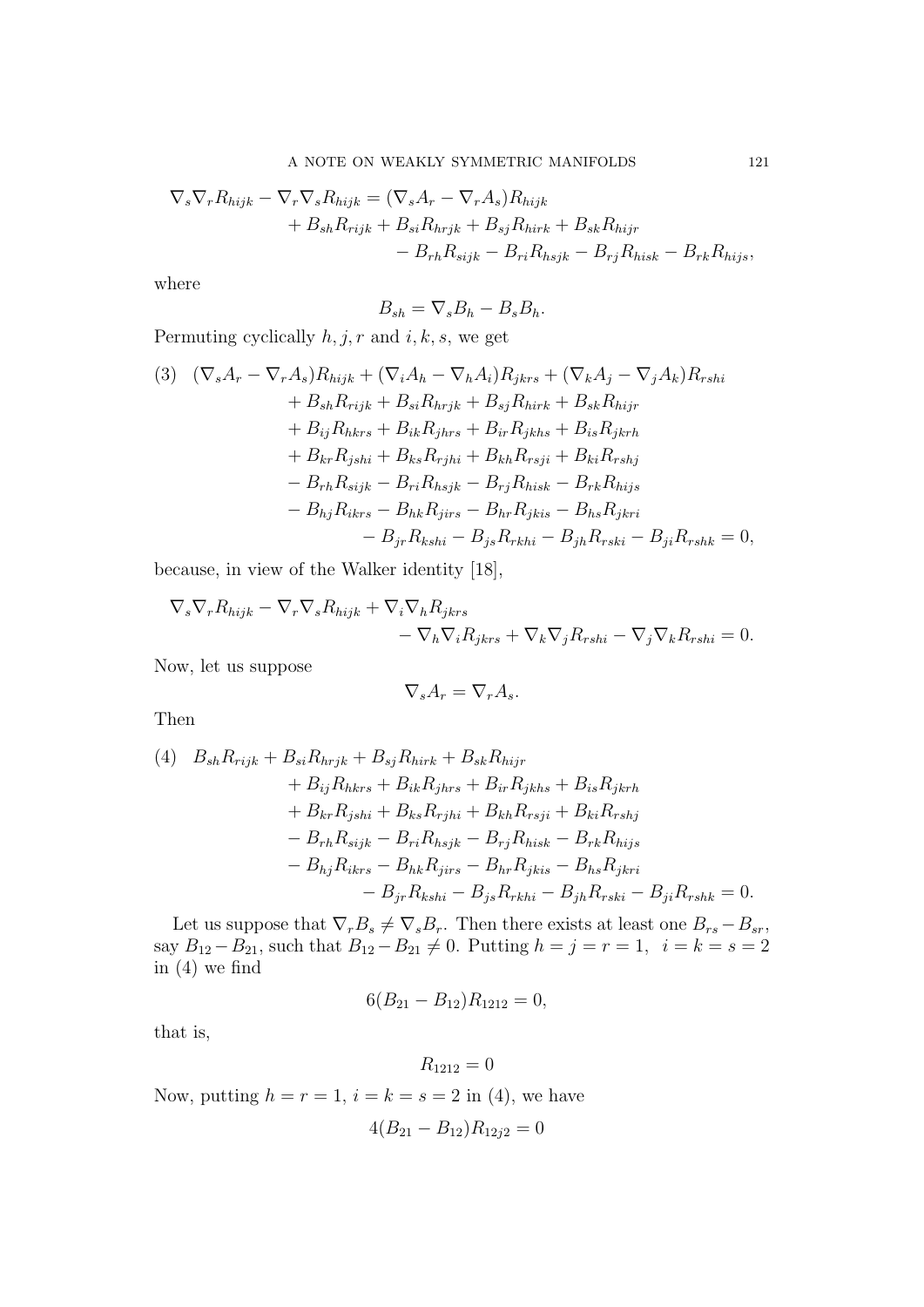that is,

$$
R_{12j2} = 0 \text{ for all } j.
$$
Putting  $h = k = r = 1$ ,  $i = s = 2$  in (4), we get  

$$
4(B_{21} - B_{12})R_{12j1} = 0,
$$

that is,

 $R_{12j1} = 0$  for all *j*.

Now, putting  $h = r = 1$ ,  $i = s = 2$  in (4), we get  $2(B_{21} - B_{12})R_{12jh} = 0.$ 

that is,

 $R_{12jh} = 0$  for all *j* and all *h*.

Further, putting  $h = r = 1$ ,  $s = 2$  in (4) we obtain

(5) 
$$
(B_{21} - B_{12})R_{1ijk} + (B_{2j} - B_{j2})R_{1i1k} + (B_{2k} - B_{k2})R_{1ij1} + (B_{j1} - B_{1j})R_{1i2k} + (B_{k1} - B_{1k})R_{1ij2} = 0,
$$

from which, for  $j = 1$ , we get

$$
R_{1i1k} = 0,
$$

and for  $j = 2$ ,

 $R_{1i2k} = 0.$ 

Thus (5) reduces to

$$
(B_{21} - B_{12})R_{1ijk} = 0,
$$

that is,

$$
R_{1ijk} = 0
$$
 for all  $i, j, k$ .

Putting  $h = s = 2$ ,  $r = 1$  in (4), we get  $R_{2i2k} = 0$  and  $R_{2ijk} = 0$ . Finally, putting  $h = 1$ ,  $s = 2$  in (4) we get

$$
(B_{21} - B_{12})R_{rijk} = 0
$$

that is,

 $R_{rijk} = 0$  for all  $r, i, j, k$ .

Thus, if in (3)  $\nabla_s A_r = \nabla_r A_s$ , then  $B_{ij} - B_{ji} = 0$  or the space is flat. Excluding this last possibility, we get  $B_{ij} - B_{ji} = 0$ , or  $\nabla_i B_j = \nabla_j B_i$ . Now, let us suppose  $\nabla_s B_r = \nabla_r B_s$ . Then (3) reduces to

(6) 
$$
A_{sr}R_{hijk} + A_{ih}R_{jkrs} + A_{kj}R_{rshi} = 0,
$$

where we have put

$$
\nabla_s A_r - \nabla_r A_s = A_{sr}.
$$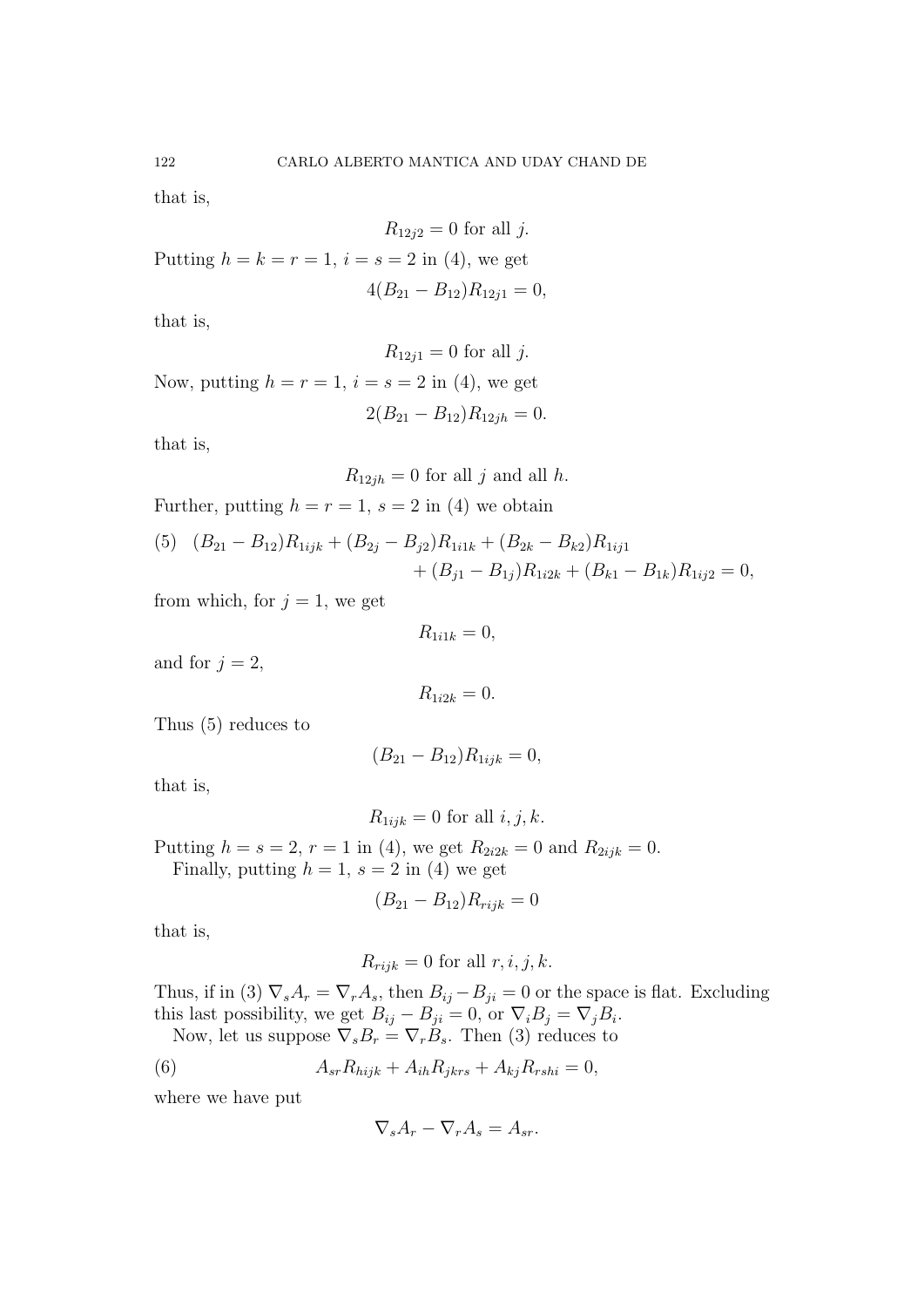If  $\nabla_s A_r \neq \nabla_r A_s$ , then there exists at least one  $A_{rs}$ , say  $A_{12}$ , such that  $A_{12} \neq 0$ . Then, in the same way as before, we get  $R_{ijhk} = 0$ . Thus we obtain the following:

**Theorem 1.** *In a weakly symmetric manifold the associated 1-form A is closed if and only if the 1-form B is closed.*

Suppose the 1-form *B* is recurrent with the same vector of recurrence. That is,  $\nabla_r B_s = B_r B_s$ . Then obviously *B* is closed. Hence from Theorem 2.1 we get the 1-form *A* is also closed. Therefore from (2) we obtain

$$
\nabla_r \nabla_s R_{hijk} - \nabla_s \nabla_r R_{hijk} = 0.
$$

From the above discussion we obtain the following:

**Theorem 2.** *A weakly symmetric manifold reduces to a semisymmetric manifold provided the 1-form B is recurrent with the same vector of recurrence.*

Suppose now that the 1-form *B* is of the concircular form  $\nabla_r B_s = B_r B_s +$  $\gamma g_{rs}$ , where  $\gamma$  is an arbitrary scalar function, then *B* is closed and again from Theorem 2.1 the 1-form *A* is also closed. From (2) we may infer:

(7) 
$$
(\nabla_s \nabla_r - \nabla_r \nabla_s) R_{hijk} = \gamma [g_{sh} R_{rijk} - g_{rh} R_{sijk} + g_{is} R_{hijk} - g_{ir} R_{hsjk} - g_{jr} R_{hisk} + g_{ks} R_{hijr} - g_{kr} R_{hijs}].
$$

We have thus obtained that the manifold is Pseudo-symmetric in the sense of Deszcz [8] and the following Theorem is true.

**Theorem 3.** *A weakly symmetric manifold having the 1-form B of the concircular form*  $\nabla_r B_s = B_r B_s + \gamma g_{rs}$  *reduces to a Pseudo-symmetric manifold in the sense of Deszcz.*

#### **REFERENCES**

- [1] T. Adati and T. Miyazawa. On Riemannian space with recurrent conformal curvature. *Tensor (N.S.)*, 18:348–354, 1967.
- [2] S. Bandyopadhyay and U. C. De. On weakly symmetric spaces. *Acta Math. Hungar.*, 87(3):205–212, 2000.
- [3] T. Q. Binh. On weakly symmetric Riemannian spaces. *Publ. Math. Debrecen*, 42(1- 2):103–107, 1993.
- [4] E. Cartan. Sur une classe remarquable d'espaces de Riemann. *Bull. Soc. Math. France*, 54:214–264, 1926.
- [5] M. C. Chaki. On pseudo symmetric manifolds. An. Stiint. Univ. Al. I. Cuza Iași Sect. *I a Mat.*, 33(1):53–58, 1987.
- [6] M. C. Chaki and B. Gupta. On conformally symmetric spaces. *Indian J. Math.*, 5:113– 122, 1963.
- [7] U. C. De and S. Bandyopadhyay. On weakly symmetric Riemannian spaces. *Publ. Math. Debrecen*, 54(3-4):377–381, 1999.
- [8] R. Deszcz and W. Grycak. On some class of warped product manifolds. *Bull. Inst. Math. Acad. Sinica*, 15(3):311–322, 1987.